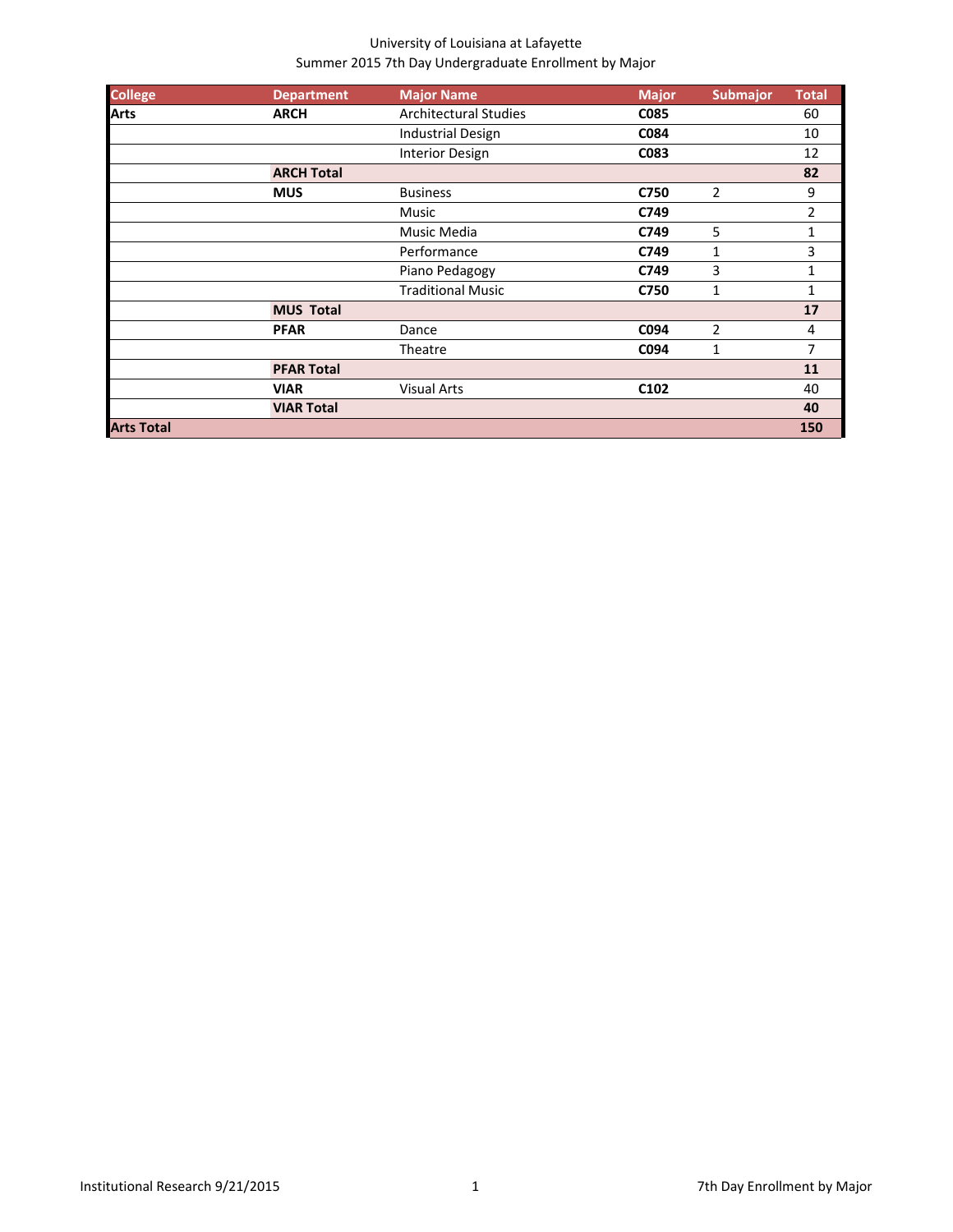| <b>College</b>        | <b>Department</b> | <b>Major Name</b>              | <b>Major</b> | <b>Submajor</b> | <b>Total</b> |
|-----------------------|-------------------|--------------------------------|--------------|-----------------|--------------|
| <b>Business</b>       | <b>ACCT</b>       | Accounting                     | 6010         |                 | 110          |
|                       | <b>ACCT Total</b> |                                |              |                 | 110          |
|                       | <b>ECFN</b>       | Economics                      | 6241         |                 | 17           |
|                       |                   | Finance                        | 6242         |                 | 88           |
|                       |                   | Finance, Insurance & Risk Mgmt | 6243         |                 | 13           |
|                       | <b>ECFN Total</b> |                                |              |                 | 118          |
|                       | <b>MANG</b>       | Management                     | 6651         |                 | 172          |
|                       |                   | Professional Land/Resource Mgm | 6655         |                 | 35           |
|                       | <b>MANG Total</b> |                                |              |                 | 207          |
|                       | <b>MKHP</b>       | <b>Hospitality Management</b>  | 6488         |                 | 41           |
|                       |                   | Marketing                      | 6661         |                 | 73           |
|                       | <b>MKHP Total</b> |                                |              |                 | 114          |
| <b>Business Total</b> |                   |                                |              |                 | 549          |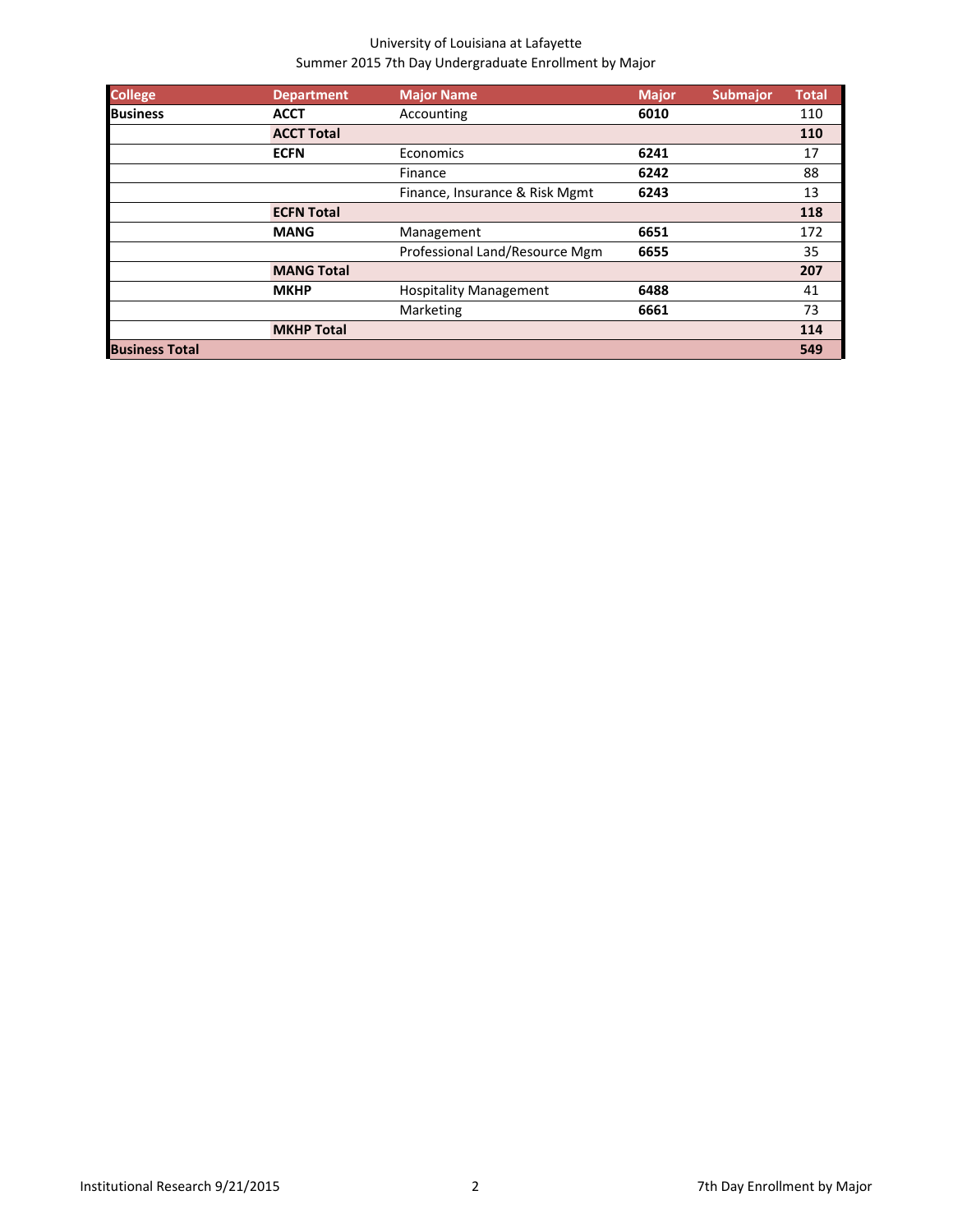| <b>College</b>         | <b>Department</b> | <b>Major Name</b>                    | <b>Major</b> | <b>Submajor</b> | <b>Total</b>    |
|------------------------|-------------------|--------------------------------------|--------------|-----------------|-----------------|
| <b>Education</b>       | <b>ED</b>         | Add Certification in Education       | 2997         |                 | $\mathbf{1}$    |
|                        |                   | Alt Certification in Education       | 2998         |                 | 10              |
|                        |                   | Early Childhood PK-3Education        | 2997         | 22              | $\mathbf{1}$    |
|                        |                   | <b>Education Interim</b>             | 2010         |                 | $\mathbf{1}$    |
|                        |                   | Elementary 1-5 Education             | 2997         | 25              | $\mathbf 1$     |
|                        |                   | Spec Education, Mild/Mod             | 2997         | 64              | $\mathbf 1$     |
|                        | <b>ED</b> Total   |                                      |              |                 | 15              |
|                        | <b>EDCI</b>       | <b>Art Education</b>                 | 2074         |                 | 4               |
|                        |                   | <b>Biology Education</b>             | 2377         | 8               | $\overline{2}$  |
|                        |                   | <b>Business Education</b>            | 2377         | 11              | $\overline{2}$  |
|                        |                   | <b>Chemistry Education</b>           | 2377         | 14              | $\overline{2}$  |
|                        |                   | Early Childhood - Grades PK-3        | 2260         |                 | 31              |
|                        |                   | EARLY CHILDHOOD ED GR PK-3           | 2410         |                 | $6\phantom{1}6$ |
|                        |                   | Elementary Educ - Grades 1-5         | 2311         |                 | 59              |
|                        |                   | <b>ELEMENTARY EDUCATION</b>          | 2402         |                 | 9               |
|                        |                   | <b>English Education</b>             | 2377         | 28              | 14              |
|                        |                   | English Education- Grades 6-12       | 2301         |                 | 1               |
|                        |                   | <b>General Science Education</b>     | 2377         | 32              | $\mathbf{1}$    |
|                        |                   | Instrumental Music Ed- Gr K-12       | 2744         |                 | $\overline{2}$  |
|                        |                   | Instrumental Music Education         | 2373         | 48              | $\mathbf{1}$    |
|                        |                   | <b>Mathematics Education</b>         | 2377         | 46              | $\overline{7}$  |
|                        |                   | Middle School - Grades 4-8           | 2265         |                 | 10              |
|                        |                   | MIDDLE SCHOOL EDUCATION GR 4-8       | 2403         |                 | $\overline{2}$  |
|                        |                   | <b>Physics Education</b>             | 2377         | 52              | $\mathbf{1}$    |
|                        |                   | <b>SECONDARY EDUCATION GR 6-12</b>   | 2405         |                 | 8               |
|                        |                   | Social Studies Educ - Gr 6-12        | 2920         |                 | $\mathbf 1$     |
|                        |                   | <b>Social Studies Education</b>      | 2377         | 54              | 15              |
|                        |                   | Speech Education                     | 2377         | 66              | $\overline{2}$  |
|                        | <b>EDCI Total</b> |                                      |              |                 | 180             |
|                        | <b>KNES</b>       | <b>Athletic Training</b>             | 2473         |                 | 25              |
|                        |                   | <b>Exercise Science</b>              | 2474         | 5               | 209             |
|                        |                   | <b>Health Promotion and Wellness</b> | 2474         | 30              | 37              |
|                        |                   | Kinesiology - Grades K-12            | 2474         |                 | 24              |
|                        |                   | <b>Sports Management</b>             | 2474         | 20              | 60              |
|                        | <b>KNES Total</b> |                                      |              |                 | 355             |
| <b>Education Total</b> |                   |                                      |              |                 | 550             |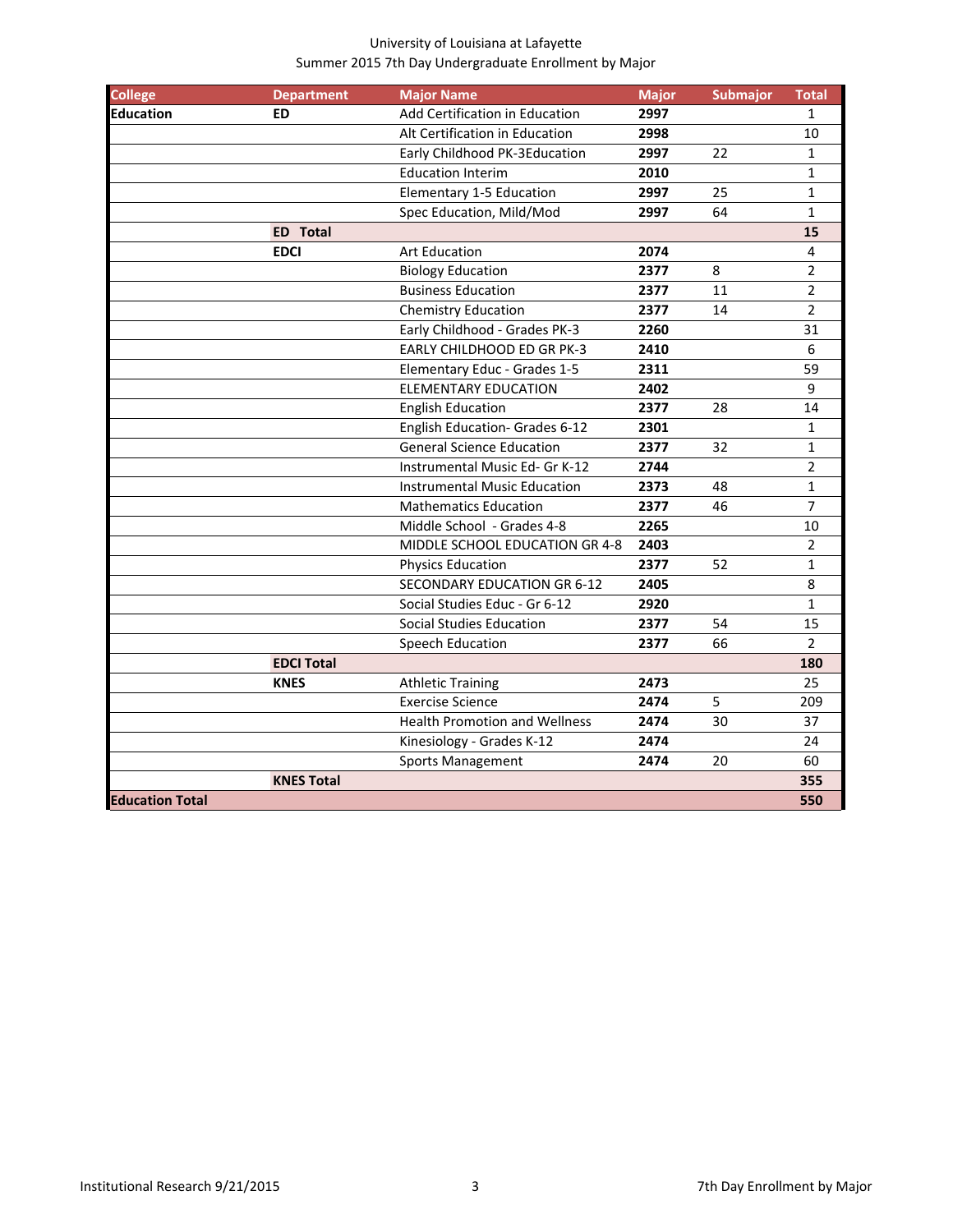| <b>College</b>           | <b>Department</b> | <b>Major Name</b>             | <b>Major</b> | <b>Submajor</b> | <b>Total</b> |
|--------------------------|-------------------|-------------------------------|--------------|-----------------|--------------|
| <b>Engineering</b>       | <b>CHEE</b>       | <b>Chemical Engineering</b>   | 4170         |                 | 111          |
|                          | <b>CHEE Total</b> |                               |              |                 | 111          |
|                          | <b>CIVE</b>       | <b>Civil Engineering</b>      | 4180         |                 | 57           |
|                          | <b>CIVE Total</b> |                               |              |                 | 57           |
|                          | <b>EECE</b>       | <b>Electrical Engineering</b> | 4280         |                 | 58           |
|                          | <b>EECE Total</b> |                               |              |                 | 58           |
|                          | <b>ITEC</b>       | <b>Industrial Technology</b>  | 4552         |                 | 165          |
|                          | <b>ITEC Total</b> |                               |              |                 | 165          |
|                          | <b>MCHE</b>       | <b>Mechanical Engineering</b> | 4680         |                 | 221          |
|                          | <b>MCHE Total</b> |                               |              |                 | 221          |
|                          | <b>PETE</b>       | Petroleum Engineering         | 4790         |                 | 266          |
|                          | <b>PETE Total</b> |                               |              |                 | 266          |
| <b>Engineering Total</b> |                   |                               |              |                 | 878          |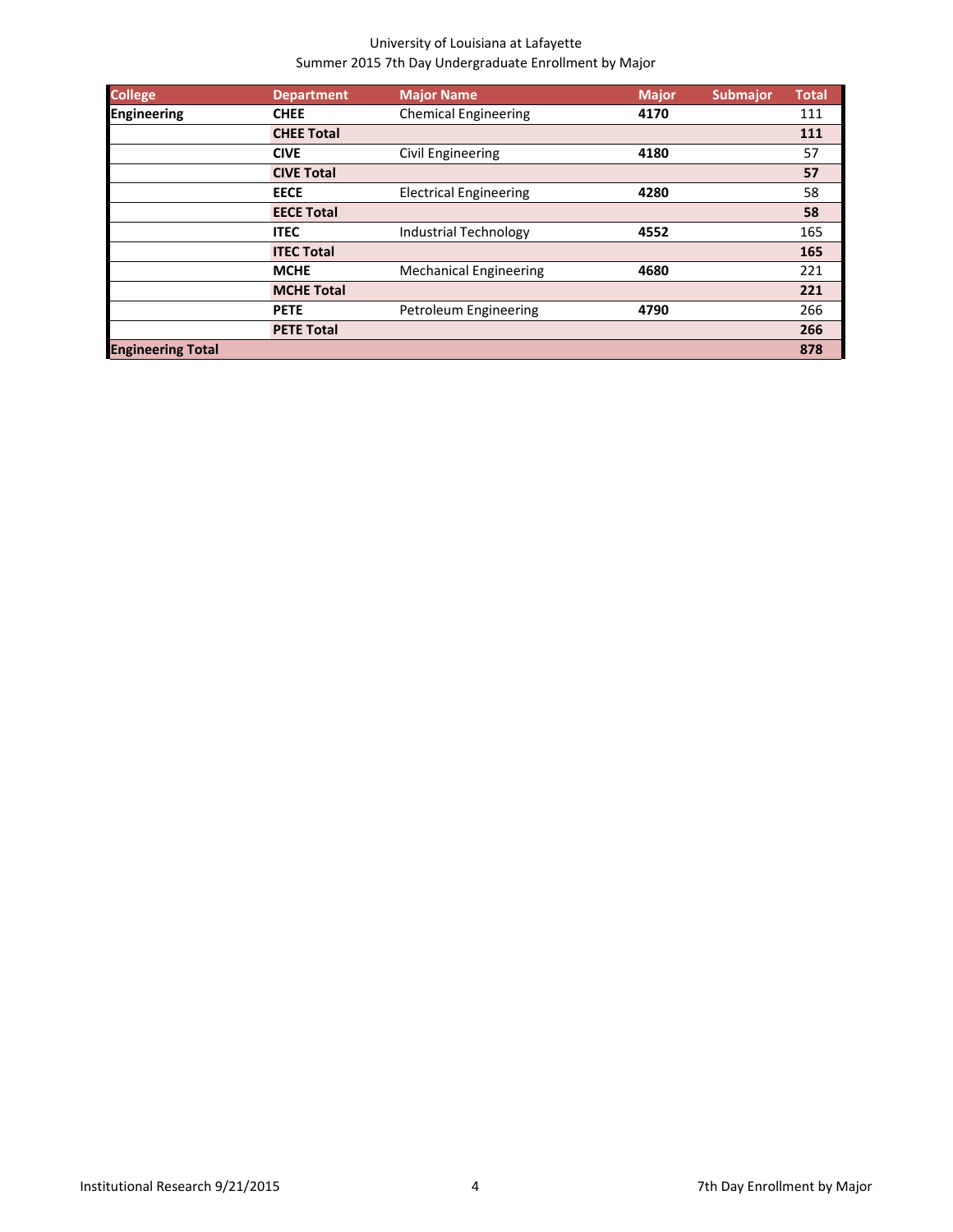| <b>College</b>                  | <b>Department</b> | <b>Major Name</b>             | <b>Major</b> | <b>Submajor</b> | Total |
|---------------------------------|-------------------|-------------------------------|--------------|-----------------|-------|
| <b>University College</b>       | <b>UCOL</b>       | Gen Studies, Applied Sciences | G005         |                 | 95    |
|                                 |                   | Gen Studies, Arts and Human   | G001         |                 | 59    |
|                                 |                   | Gen Studies, Behavioral Sci   | G003         |                 | 127   |
|                                 |                   | Gen Studies, Natural Sciences | G002         |                 | 5     |
|                                 |                   | General Studies, Interim      | G000         |                 | 4     |
|                                 | <b>UCOL Total</b> |                               |              |                 | 290   |
| <b>University College Total</b> |                   |                               |              |                 | 290   |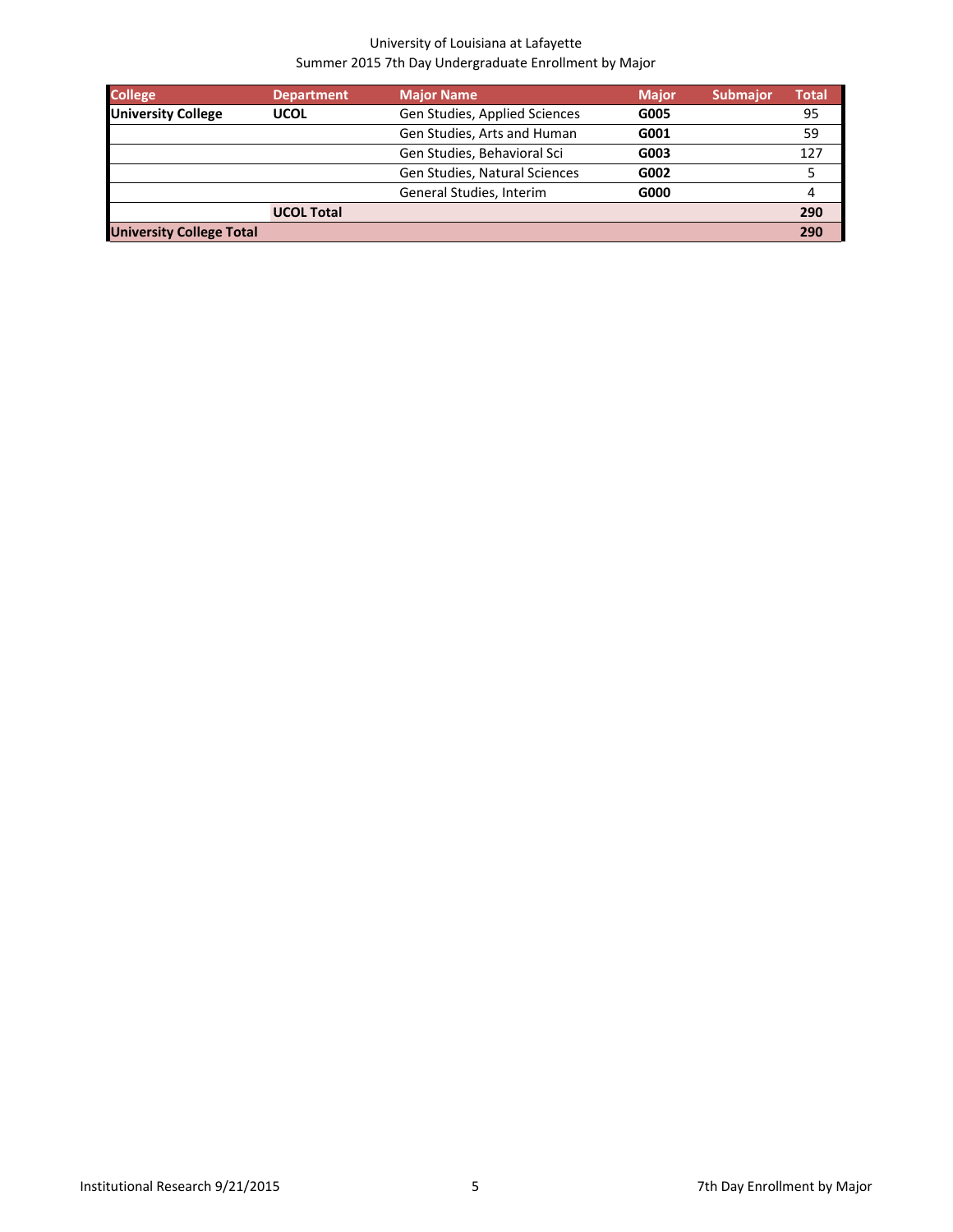| <b>College</b>            | <b>Department</b> | <b>Major Name</b>              | <b>Major</b> | <b>Submajor</b> | <b>Total</b>   |
|---------------------------|-------------------|--------------------------------|--------------|-----------------|----------------|
| <b>Liberal Arts</b>       | <b>CJUS</b>       | <b>Criminal Justice</b>        | H929         |                 | 64             |
|                           | <b>CJUS Total</b> |                                |              |                 | 64             |
|                           | <b>CMCN</b>       | <b>Mass Comm-Advertising</b>   | H962         | 1               | 21             |
|                           |                   | <b>Mass Comm-Broadcasting</b>  | H962         | $\overline{2}$  | 37             |
|                           |                   | Mass Comm-Journalism           | H962         | 3               | $\overline{7}$ |
|                           |                   | <b>Mass Communication</b>      | H962         |                 | $\overline{2}$ |
|                           |                   | Organizational Communication   | H961         |                 | 11             |
|                           |                   | <b>Public Relations</b>        | H965         |                 | 80             |
|                           | <b>CMCN Total</b> |                                |              |                 | 158            |
|                           | <b>CODI</b>       | Speech Pathology and Audiology | H963         |                 | 37             |
|                           | <b>CODI Total</b> |                                |              |                 | 37             |
|                           | <b>ENGL</b>       | <b>Creative Writing</b>        | H301         | 1               | 9              |
|                           |                   | English                        | H301         |                 | 26             |
|                           |                   | Linguistics                    | H301         | 3               | $\mathbf{1}$   |
|                           |                   | Literature                     | H301         | 4               | 4              |
|                           |                   | <b>Professional Writing</b>    | H301         | 5               | 3              |
|                           | <b>ENGL Total</b> |                                |              |                 | 43             |
|                           | <b>FORL</b>       | Francophone Studies            | H345         | $\overline{c}$  | $\overline{2}$ |
|                           |                   | German                         | H345         | 4               | $\mathbf{1}$   |
|                           |                   | Spanish                        | H345         | 3               | $\overline{2}$ |
|                           |                   | Spanish Education              | H345         | 13              | $\overline{2}$ |
|                           | <b>FORL Total</b> |                                |              |                 | $\overline{7}$ |
|                           | <b>HIGE</b>       | History                        | H501         |                 | 28             |
|                           | <b>HIGE Total</b> |                                |              |                 | 28             |
|                           | LA                | Moving Image Arts              | H541         |                 | 17             |
|                           |                   | <b>Undeclared Liberal Arts</b> | H009         |                 | 18             |
|                           | LA Total          |                                |              |                 | 35             |
|                           | <b>POLS</b>       | <b>International Relations</b> | H921         | $\overline{2}$  | 4              |
|                           |                   | <b>Political Science</b>       | H921         |                 | 20             |
|                           |                   | Pre-Law                        | H921         | 1               | 24             |
|                           | <b>POLS Total</b> |                                |              |                 | 48             |
|                           | <b>PSYC</b>       | Psychology                     | H870         |                 | 140            |
|                           | <b>PSYC Total</b> |                                |              |                 | 140            |
|                           | <b>SOCI</b>       | Anthropology                   | H924         |                 | 4              |
|                           |                   | Child and Family Studies       | H481         |                 | 40             |
|                           |                   | Sociology                      | H925         |                 | 32             |
|                           | <b>SOCI Total</b> |                                |              |                 | 76             |
| <b>Liberal Arts Total</b> |                   |                                |              |                 | 636            |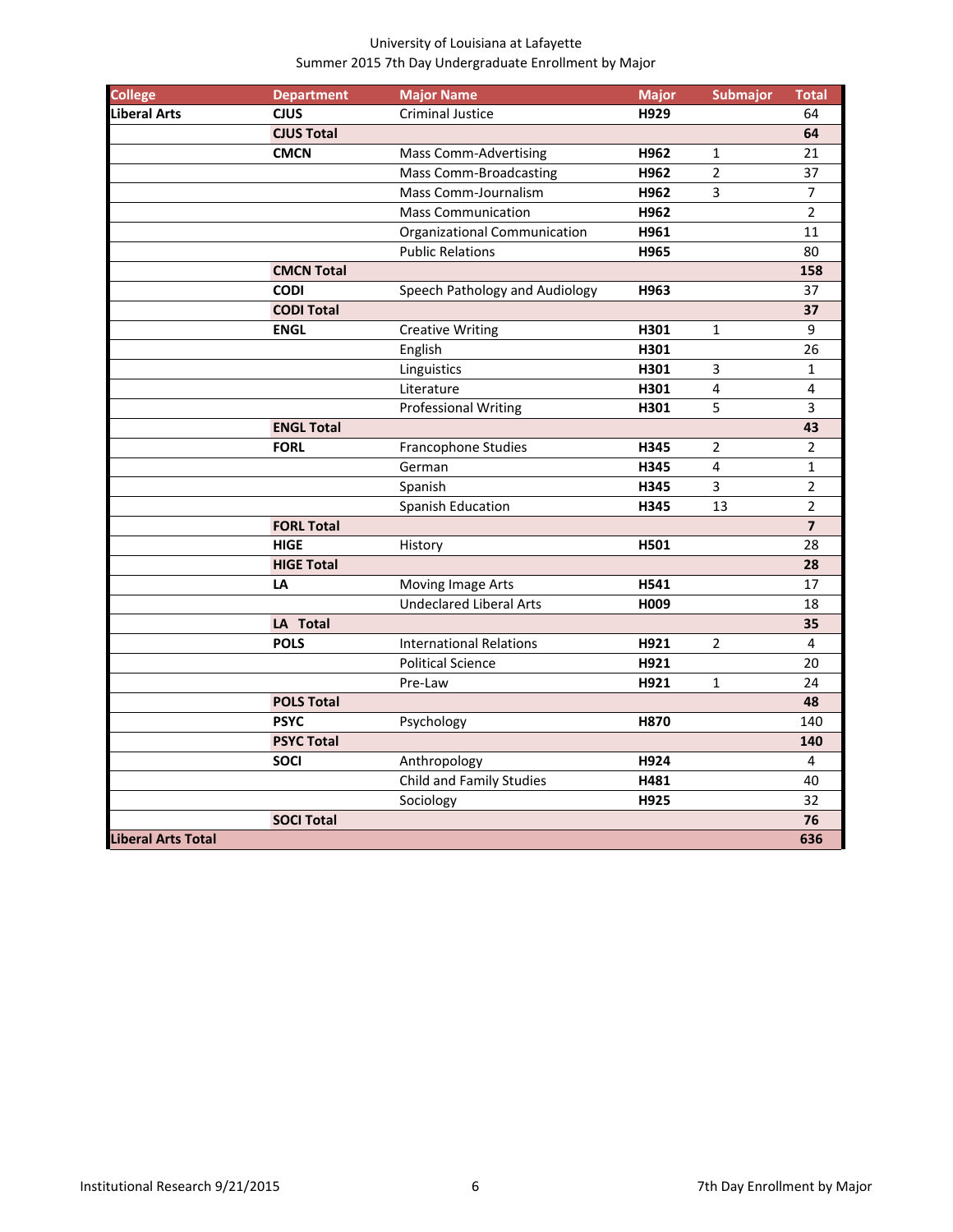| <b>College</b>       | <b>Department</b> | <b>Major Name</b>                     | <b>Major</b> | <b>Submajor</b> | <b>Total</b> |
|----------------------|-------------------|---------------------------------------|--------------|-----------------|--------------|
| <b>Nursing</b>       | <b>ALHP</b>       | <b>Dietetics</b>                      | 5486         |                 | 33           |
|                      |                   | <b>Health Services Administration</b> | 5487         |                 | 3            |
|                      |                   |                                       |              |                 | 19           |
|                      |                   | Pre-Dental Hygiene                    | 5773         |                 | 16           |
|                      | <b>ALHP Total</b> |                                       |              |                 | 71           |
|                      | <b>BSN</b>        | <b>Nursing</b>                        | 5770         |                 | 181          |
|                      |                   | Online Nursing RN to BSN              | 5770         | 3               | 677          |
|                      | <b>BSN Total</b>  |                                       |              |                 | 858          |
|                      | <b>HIM</b>        | <b>Health Information Management</b>  | 5728         |                 | 38           |
|                      | <b>HIM Total</b>  |                                       |              |                 | 38           |
| <b>Nursing Total</b> |                   |                                       |              |                 | 967          |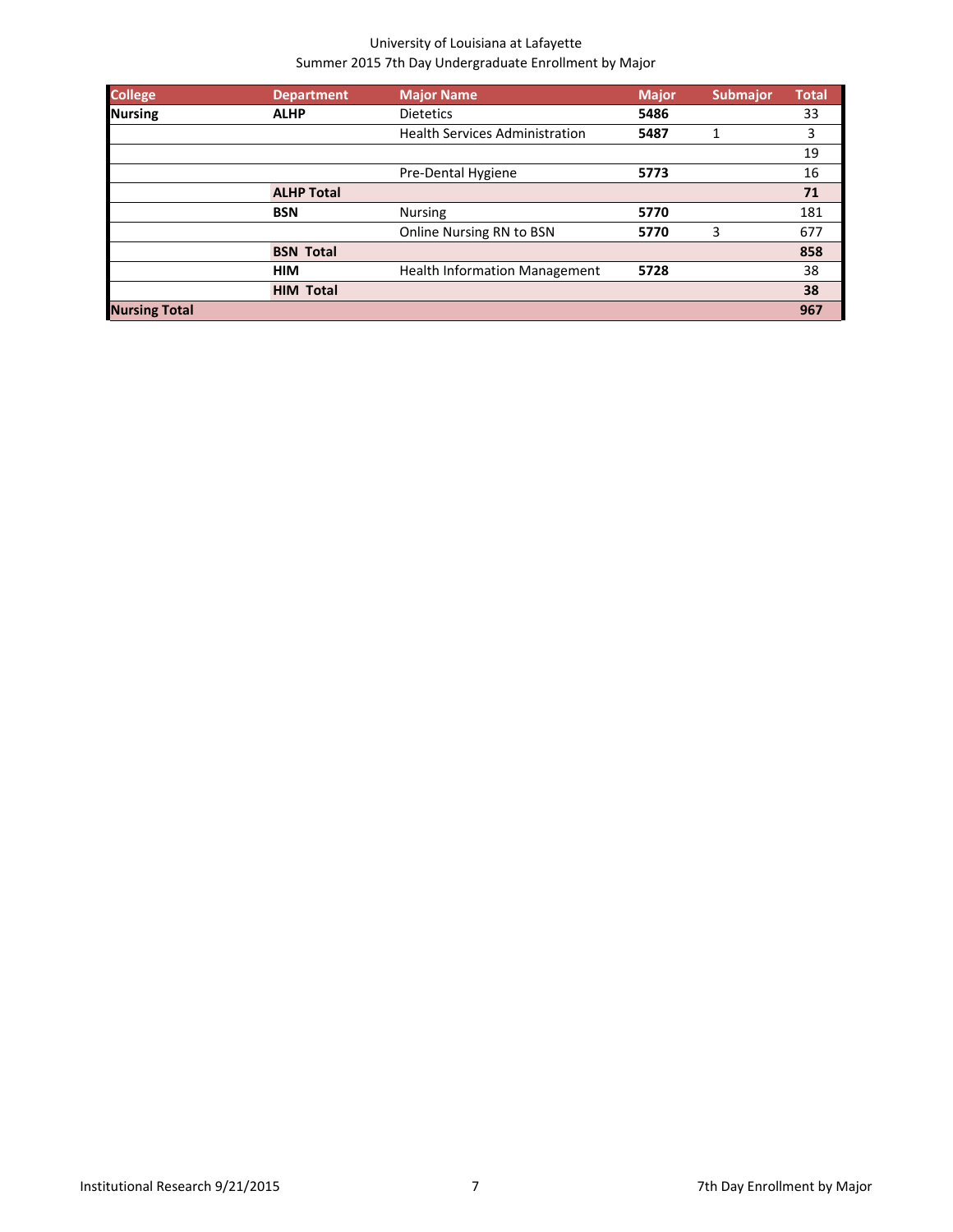| <b>College</b><br><b>Sciences</b> | <b>Department</b><br><b>BIOL</b> | <b>Major Name</b><br>Bio Resources / Diversity | <b>Major</b><br><b>S117</b> | <b>Submajor</b><br>10 | <b>Total</b><br>8 |
|-----------------------------------|----------------------------------|------------------------------------------------|-----------------------------|-----------------------|-------------------|
|                                   |                                  | Biology                                        | <b>S117</b>                 |                       | 186               |
|                                   |                                  | Micro Biology                                  | <b>S117</b>                 | 20                    | 4                 |
|                                   |                                  | Microbiology                                   | <b>S721</b>                 |                       | $\mathbf{1}$      |
|                                   |                                  | Pre Vet Two Year Transfer                      | S064                        |                       | $\mathbf{1}$      |
|                                   |                                  |                                                |                             |                       |                   |
|                                   | <b>BIOL Total</b>                |                                                |                             |                       | 200               |
|                                   | <b>CHEM</b>                      | Chemistry                                      | S161                        |                       | 31                |
|                                   |                                  | Pre-Pharmacy Two Year Transfer                 | S162                        |                       | 26                |
|                                   | <b>CHEM Total</b>                |                                                |                             |                       | 57                |
|                                   | <b>CMIX</b>                      | <b>Business Informatics</b>                    | <b>S300</b>                 | 1                     | 22                |
|                                   |                                  | Digital Media Technology                       | <b>S300</b>                 | 3                     | 4                 |
|                                   |                                  | <b>Health Informatics</b>                      | <b>S300</b>                 | 2                     | $\overline{3}$    |
|                                   |                                  | <b>Systems Administration</b>                  | <b>S300</b>                 | 4                     | 11                |
|                                   |                                  | Web Design                                     | <b>S300</b>                 | 5                     | 3                 |
|                                   | <b>CMIX Total</b>                |                                                |                             |                       | 43                |
|                                   | <b>CMPS</b>                      | <b>Computer Science</b>                        | S191                        |                       | 57                |
|                                   |                                  | CSci, Cognitive Science                        | <b>S191</b>                 | $\mathbf{1}$          | 3                 |
|                                   |                                  | <b>CSci, Computer Engineering</b>              | <b>S191</b>                 | $\overline{2}$        | 5                 |
|                                   |                                  | <b>CSci, Information Technology</b>            | S191                        | 3                     | 5                 |
|                                   |                                  | <b>CSci, Scientific Computing</b>              | S191                        | 4                     | 4                 |
|                                   |                                  | CSci, Video Game Design & Dev                  | S191                        | 5                     | 20                |
|                                   | <b>CMPS Total</b>                |                                                |                             |                       | 94                |
|                                   | <b>GEOL</b>                      | Geology                                        | S410                        |                       | 51                |
|                                   | <b>GEOL Total</b>                |                                                |                             |                       | 51                |
|                                   | <b>GEOS</b>                      | Digital Geography                              | <b>S200</b>                 | 3                     | $\overline{2}$    |
|                                   |                                  | <b>Environmental Quality</b>                   | <b>S200</b>                 | $\overline{2}$        | 11                |
|                                   |                                  | Soil and Water Conservation                    | <b>S200</b>                 | 1                     | 10                |
|                                   | <b>GEOS Total</b>                |                                                |                             |                       | 23                |
|                                   | <b>MATH</b>                      | Mathematics                                    | S671                        |                       | 12                |
|                                   | <b>MATH Total</b>                |                                                |                             |                       | 12                |
|                                   | <b>PHYS</b>                      | Physics                                        | <b>S830</b>                 |                       | 11                |
|                                   | <b>PHYS Total</b>                |                                                |                             |                       | 11                |
|                                   | <b>RRES</b>                      | Agribusiness, Concentration                    | <b>S128</b>                 | $\mathbf{1}$          | $\mathbf{1}$      |
|                                   |                                  | Environmental & Sustainable Re                 | <b>S034</b>                 |                       | $\mathbf{1}$      |
|                                   |                                  | Plant Science, Concentration                   | S128                        | 3                     | $\mathbf{1}$      |
|                                   | <b>RRES Total</b>                |                                                |                             |                       | 3                 |
|                                   | <b>SI</b>                        | <b>Undeclared Science</b>                      | <b>SOO9</b>                 |                       | 6                 |
|                                   | SI Total                         |                                                |                             |                       | 6                 |
| <b>Sciences Total</b>             |                                  |                                                |                             |                       | 500               |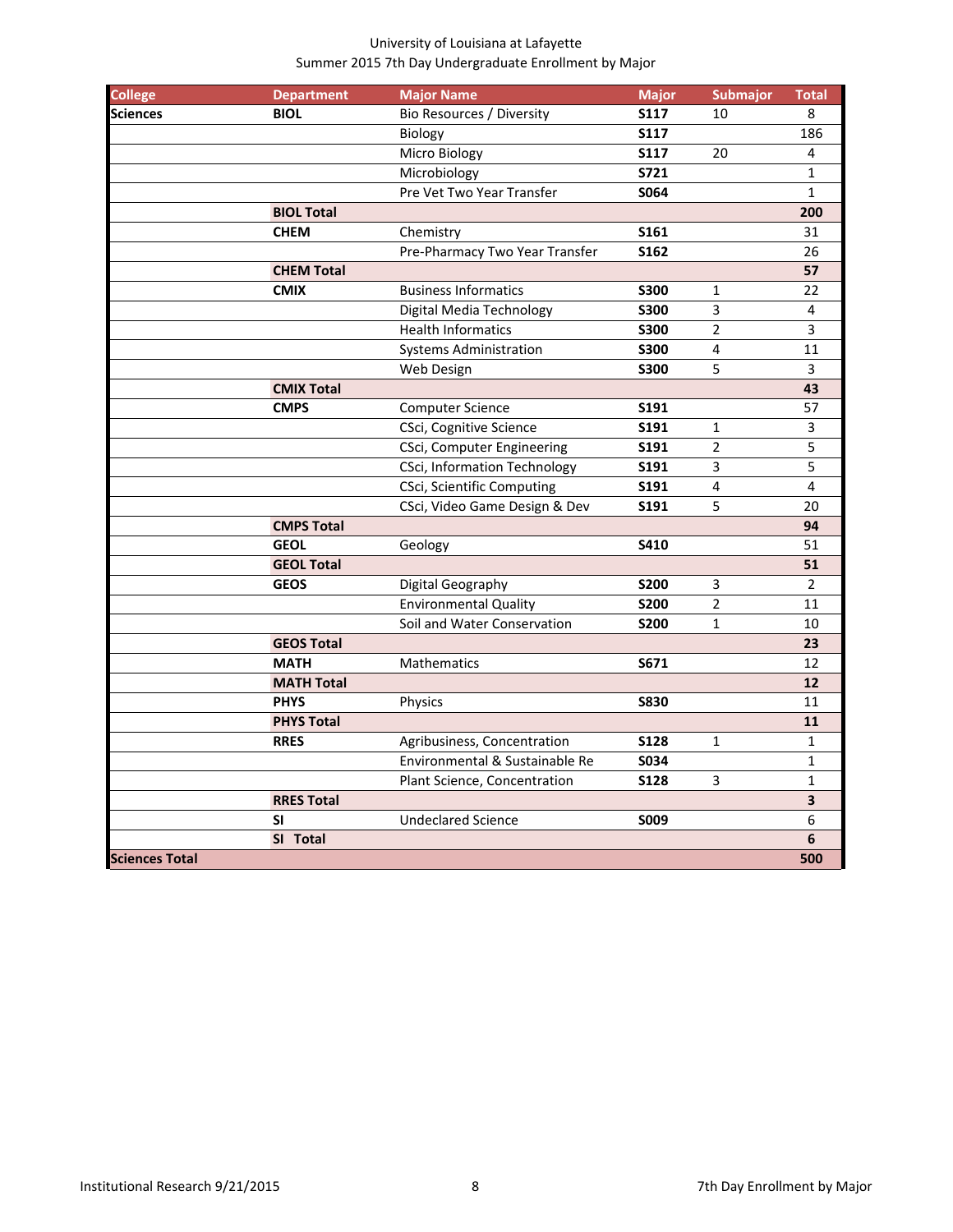| <b>College</b>                     | <b>Department</b> | <b>Major Name</b>               | <b>Major</b> | <b>Submajor</b> | <b>Total</b> |
|------------------------------------|-------------------|---------------------------------|--------------|-----------------|--------------|
| <b>University Connection</b>       | <b>UCON</b>       | Doors Program                   | 7008         |                 |              |
|                                    |                   | High School - Dual Enrollment   | 7012         |                 | 3            |
|                                    |                   | <b>Non-ULL Cross Enrollment</b> | 7100         |                 |              |
|                                    |                   | Post Baccalaureate              | 7001         |                 | 29           |
|                                    |                   | Special Non Degree Undergrad    | 7000         |                 |              |
|                                    |                   | <b>Summer Visitor</b>           | 7003         |                 | 56           |
|                                    | <b>UCON Total</b> |                                 |              |                 | 92           |
| <b>University Connection Total</b> |                   |                                 |              |                 | 92           |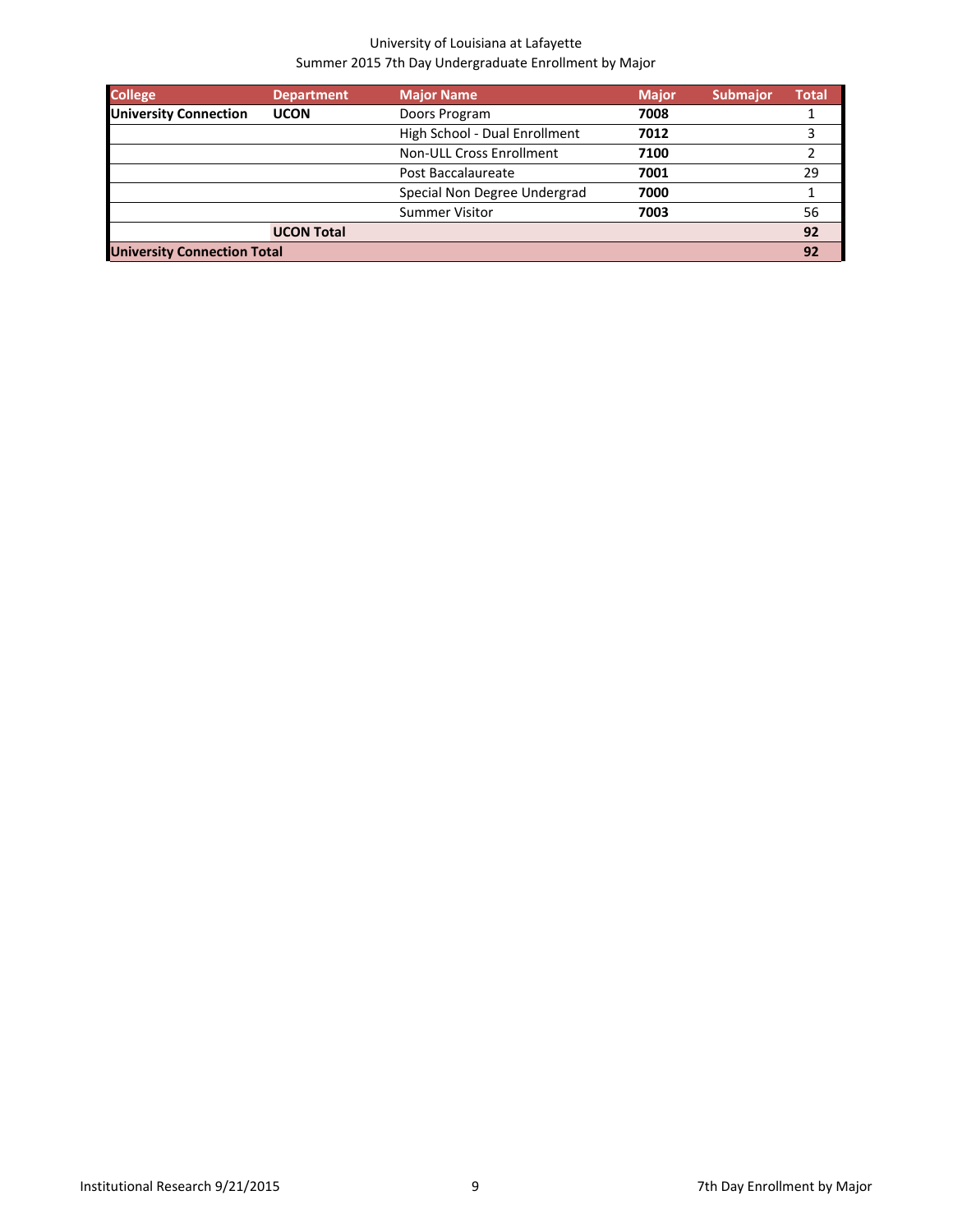| <b>College</b>               | <b>Department</b> | <b>Major Name</b> | Major Submajor | <b>N</b> Total |
|------------------------------|-------------------|-------------------|----------------|----------------|
| <b>Undergrad Grand Total</b> |                   |                   |                | 4612           |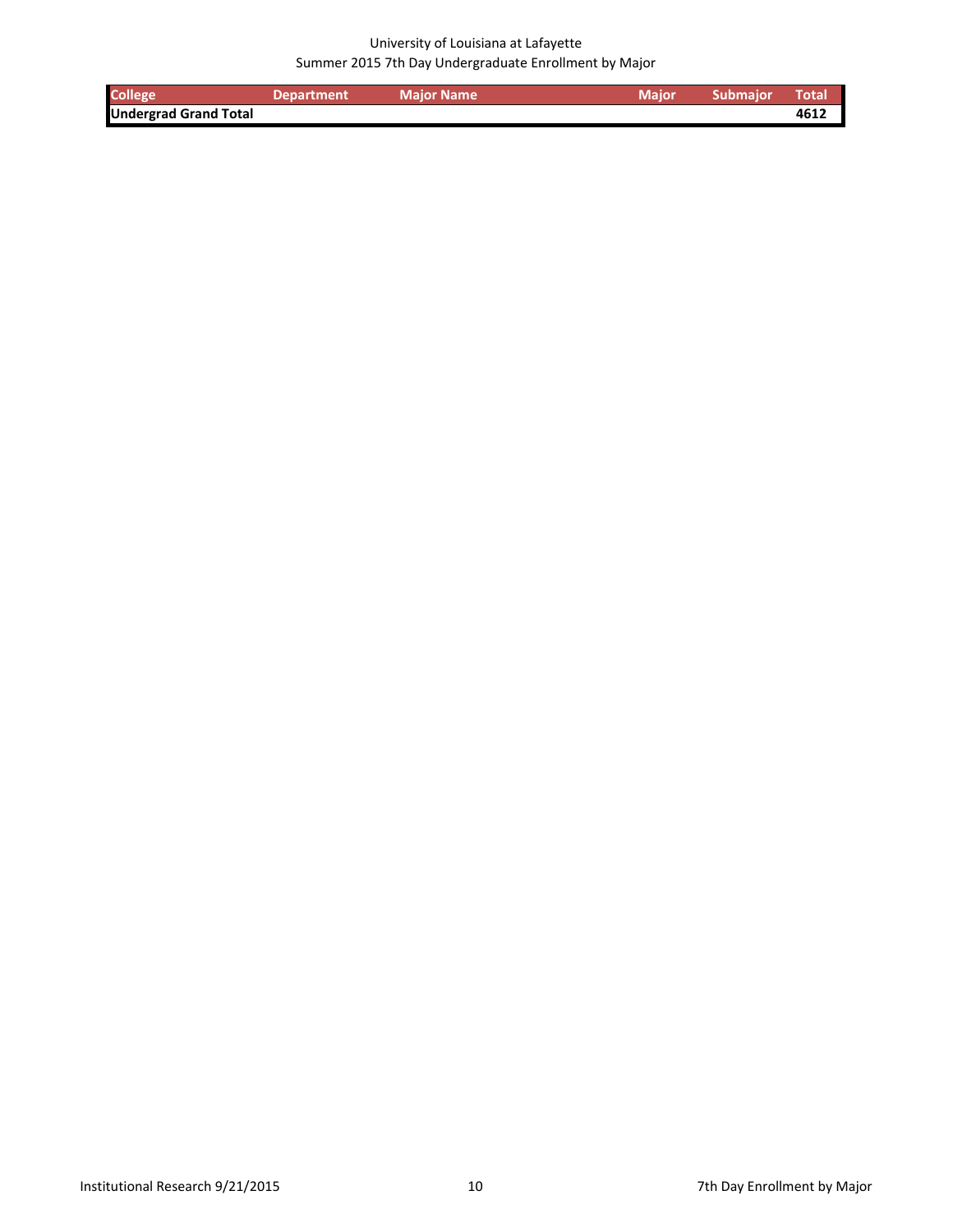| <b>College</b>    | <b>Department</b> | <b>Major Name</b> | <b>Major</b> | <b>Submajor</b> | Total |
|-------------------|-------------------|-------------------|--------------|-----------------|-------|
| <b>Arts</b>       | <b>ARCH</b>       | Architecture      | 8085         |                 | 23    |
|                   | <b>ARCH Total</b> |                   |              |                 | 23    |
|                   | <b>MUS</b>        | Music             | 8746         |                 |       |
|                   | <b>MUS Total</b>  |                   |              |                 |       |
| <b>Arts Total</b> |                   |                   |              |                 | 25    |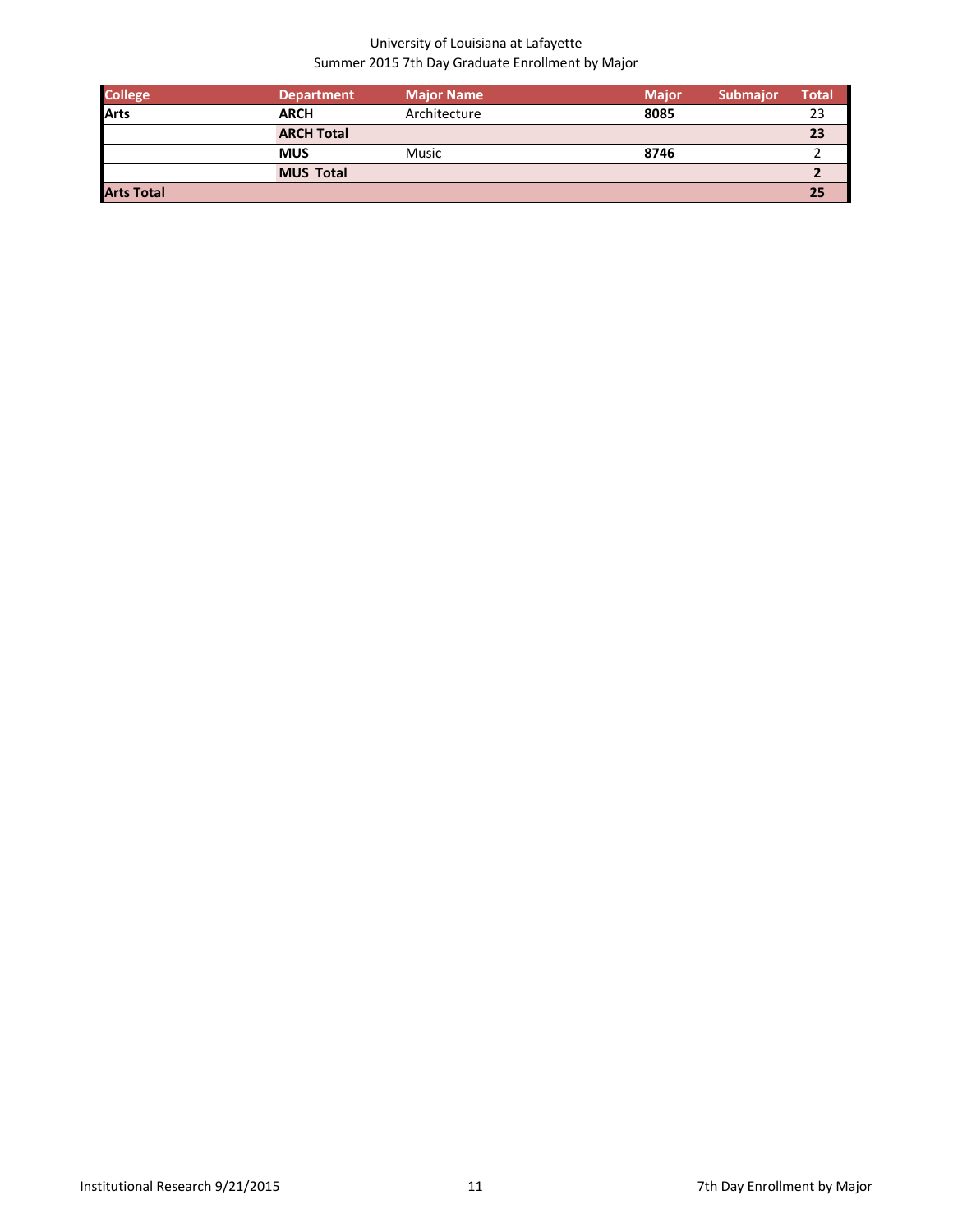| <b>College</b>        | <b>Department</b> | <b>Major Name</b>                 | <b>Major</b> | <b>Submajor</b> | Total |
|-----------------------|-------------------|-----------------------------------|--------------|-----------------|-------|
| <b>Business</b>       | <b>ACCT</b>       | Accounting                        | 812A         |                 |       |
|                       | <b>ACCT Total</b> |                                   |              |                 |       |
|                       | <b>MBA</b>        | Health Care Admin - Certificate   | 8122         |                 |       |
|                       |                   | <b>Health Care Administration</b> | 8121         |                 | 9     |
|                       |                   | <b>Masters of Business Admin</b>  | 8120         |                 | 65    |
|                       | <b>MBA Total</b>  |                                   |              |                 | 75    |
| <b>Business Total</b> |                   |                                   |              |                 | 79    |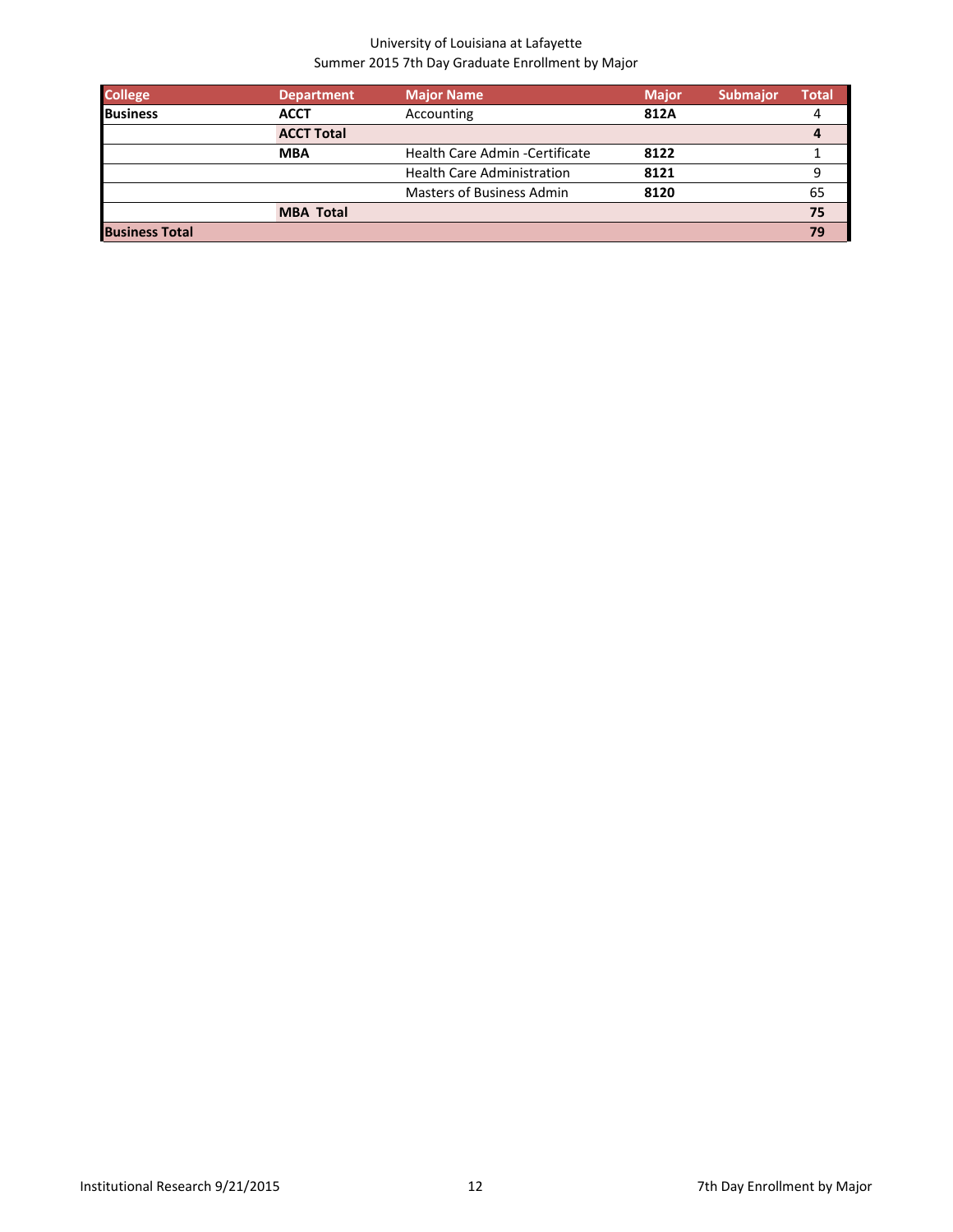| <b>College</b>         | <b>Department</b> | <b>Major Name</b>              | <b>Major</b> | <b>Submajor</b> | <b>Total</b> |
|------------------------|-------------------|--------------------------------|--------------|-----------------|--------------|
| <b>Education</b>       | <b>COUE</b>       | <b>Counselor Education</b>     | 8010         |                 | 54           |
|                        | <b>COUE Total</b> |                                |              |                 | 54           |
|                        | <b>EDCI</b>       | Curriculum and Instruction     | 8377         |                 | 2            |
|                        |                   | ELEM ED & SPEC ED M/MOD GR 1-5 | 8370         |                 | 4            |
|                        |                   | <b>Gifted Education</b>        | 8378         |                 | 5            |
|                        |                   | <b>Instructional Coach</b>     | 837A         |                 | 3            |
|                        |                   | OL Curriculum and Instruction  | 8377         | 0L              | 12           |
|                        |                   | SCND ED & SPEC ED M/MOD GR6-12 | 8379         |                 | 6            |
|                        | <b>EDCI Total</b> |                                |              |                 | 32           |
|                        | <b>EDFL</b>       | <b>Educational Leadership</b>  | 8387         |                 | 10           |
|                        |                   | Educational Leadership Ed.D.   | 8389         |                 | 64           |
|                        |                   | Higher Education Admin EdD     | 8390         |                 | 13           |
|                        | <b>EDFL Total</b> |                                |              |                 | 87           |
|                        | <b>KNES</b>       | Kinesiology Master's Degree    | 8360         |                 | 17           |
|                        | <b>KNES Total</b> |                                |              |                 | 17           |
| <b>Education Total</b> |                   |                                |              |                 | 190          |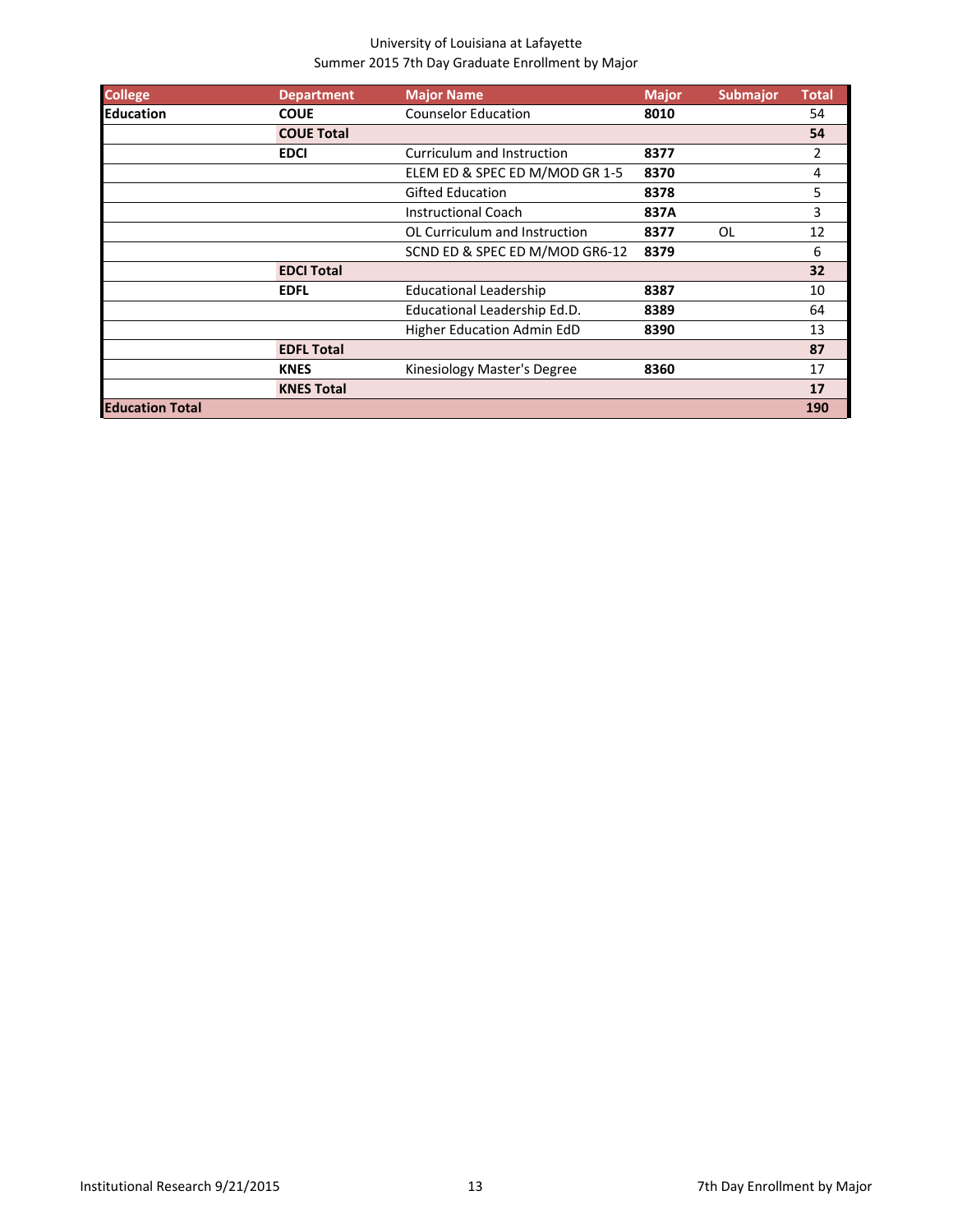| <b>College</b>           | <b>Department</b> | <b>Major Name</b>                 | <b>Major</b> | <b>Submajor</b> | <b>Total</b>   |
|--------------------------|-------------------|-----------------------------------|--------------|-----------------|----------------|
| <b>Engineering</b>       | <b>CHEE</b>       | <b>Chemical Engineering MSE</b>   | 8173         |                 | 2              |
|                          | <b>CHEE Total</b> |                                   |              |                 | $\overline{2}$ |
|                          | <b>CIVE</b>       | <b>Civil Engineering MSE</b>      | 8183         |                 | 2              |
|                          | <b>CIVE Total</b> |                                   |              |                 | $\overline{2}$ |
|                          | <b>EECE</b>       | <b>Computer Engineering</b>       | 8289         |                 | 5              |
|                          |                   | <b>Electrical MSE</b>             | 8285         |                 | 1              |
|                          | <b>EECE Total</b> |                                   |              |                 | 6              |
|                          | <b>ENGR</b>       | Ph.D. Systems Engineering CHEM    | 8174         |                 | 2              |
|                          |                   | Ph.D. Systems Engineering CIVE    | 8184         |                 | 2              |
|                          |                   | Ph.D. Systems Engineering ELEE    | 8286         |                 | 1              |
|                          |                   | Ph.D. Systems Engineering MCHE    | 8684         |                 | 1              |
|                          |                   | Ph.D. Systems Engineering PETE    | 8794         |                 | 5.             |
|                          | <b>ENGR Total</b> |                                   |              |                 | 11             |
|                          | <b>ITEC</b>       | <b>Systems Technology</b>         | 8323         |                 | 4              |
|                          | <b>ITEC Total</b> |                                   |              |                 | 4              |
|                          | <b>MCHE</b>       | <b>Mechanical Engineering MSE</b> | 8683         |                 | 3              |
|                          | <b>MCHE Total</b> |                                   |              |                 | 3              |
|                          | <b>PETE</b>       | Petroleum Engineering MSE         | 8793         |                 | 4              |
|                          | <b>PETE Total</b> |                                   |              |                 | 4              |
| <b>Engineering Total</b> |                   |                                   |              |                 | 32             |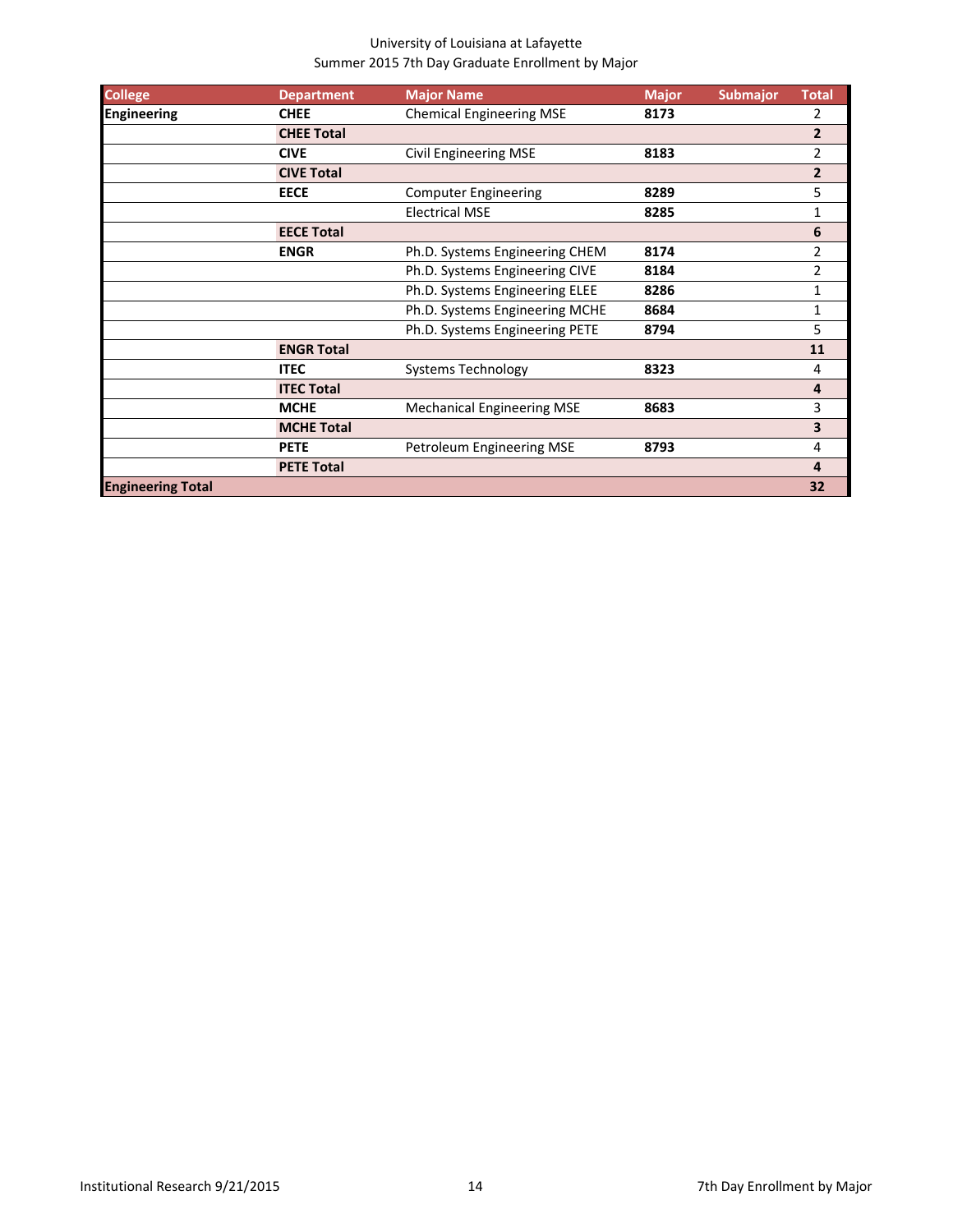| <b>College</b>                      | <b>Department</b> | <b>Major Name</b>           | <b>Maior</b> | <b>Submajor</b> | Total |
|-------------------------------------|-------------------|-----------------------------|--------------|-----------------|-------|
| <b>Grad School Non-Degree</b>       | GR                | Entree Program              | 8001         |                 | 10    |
|                                     |                   | Masters Plus 30             | 8008         |                 | 29    |
|                                     |                   | Special Non Degree Graduate | 8000         |                 | 11    |
|                                     | <b>GR</b> Total   |                             |              |                 | 50    |
| <b>Grad School Non-Degree Total</b> |                   |                             |              |                 | 50    |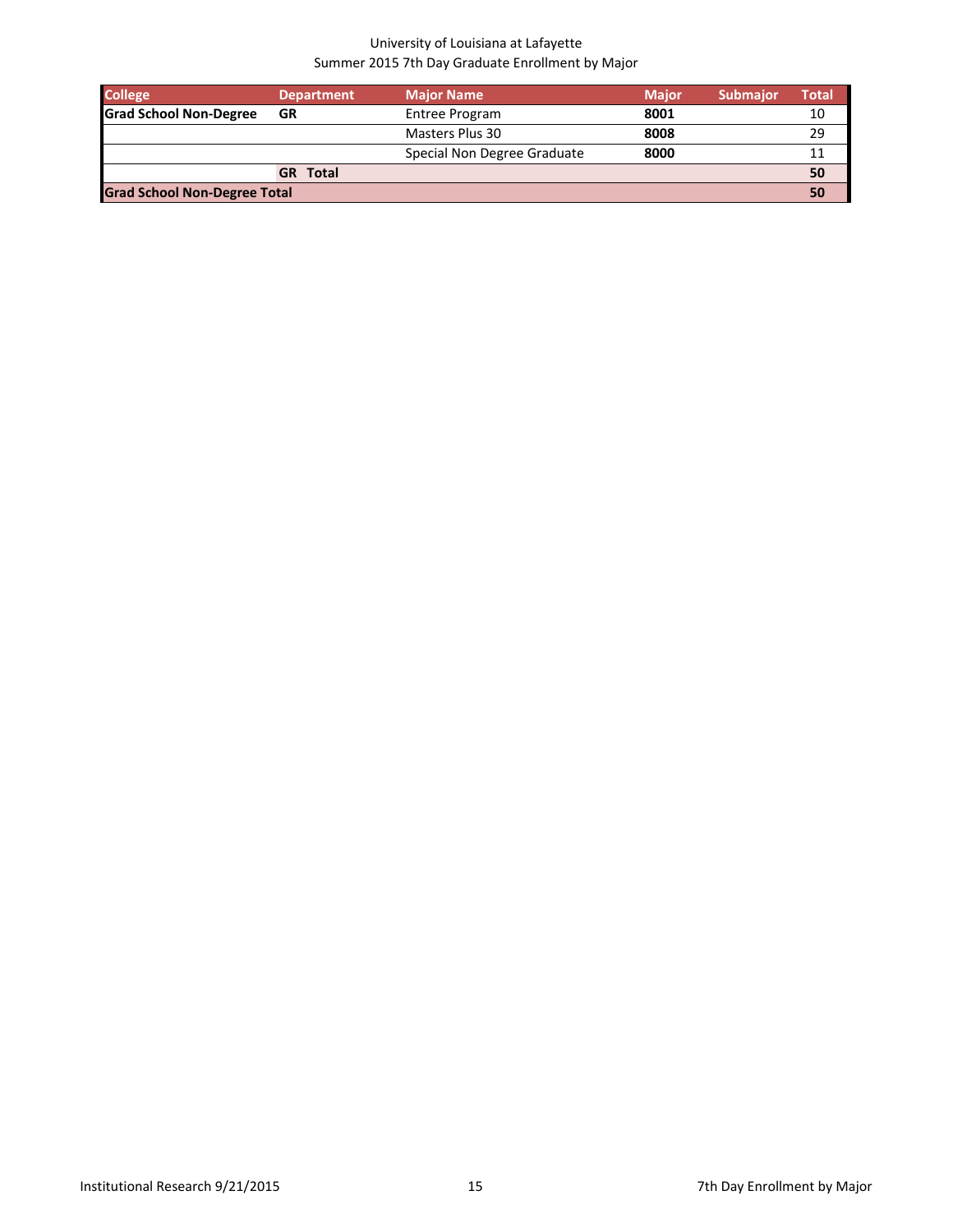| <b>College</b>            | <b>Department</b> | <b>Major Name</b>               | <b>Major</b> | <b>Submajor</b> | <b>Total</b>   |
|---------------------------|-------------------|---------------------------------|--------------|-----------------|----------------|
| <b>Liberal Arts</b>       | <b>CJUS</b>       | <b>Masters Criminal Justice</b> | 8929         |                 | 2              |
|                           | <b>CJUS Total</b> |                                 |              |                 | $\overline{2}$ |
|                           | <b>CMCN</b>       | Communication                   | 8961         |                 | 5              |
|                           | <b>CMCN Total</b> |                                 |              |                 | 5              |
|                           | <b>CODI</b>       | Appl Language & Speech Science  | 8969         |                 | 14             |
|                           |                   | Speech Pathology/Audiology      | 8963         |                 | 69             |
|                           | <b>CODI Total</b> |                                 |              |                 | 83             |
|                           | <b>ENGL</b>       | English                         | 8301         |                 | 9              |
|                           |                   |                                 | 8306         |                 | 18             |
|                           | <b>ENGL Total</b> |                                 |              |                 | 27             |
|                           | <b>FORL</b>       | Francophone Studies             | 8349         |                 | $\overline{2}$ |
|                           | <b>FORL Total</b> |                                 |              |                 | $\overline{2}$ |
|                           | <b>HIGE</b>       | History                         | 8501         |                 | 13             |
|                           | <b>HIGE Total</b> |                                 |              |                 | 13             |
|                           | <b>PSYC</b>       | Applied Psychology              | 8872         | 10              | 9              |
|                           |                   | Psychology                      | 8872         |                 | 5              |
|                           | <b>PSYC Total</b> |                                 |              |                 | 14             |
| <b>Liberal Arts Total</b> |                   |                                 |              |                 | 146            |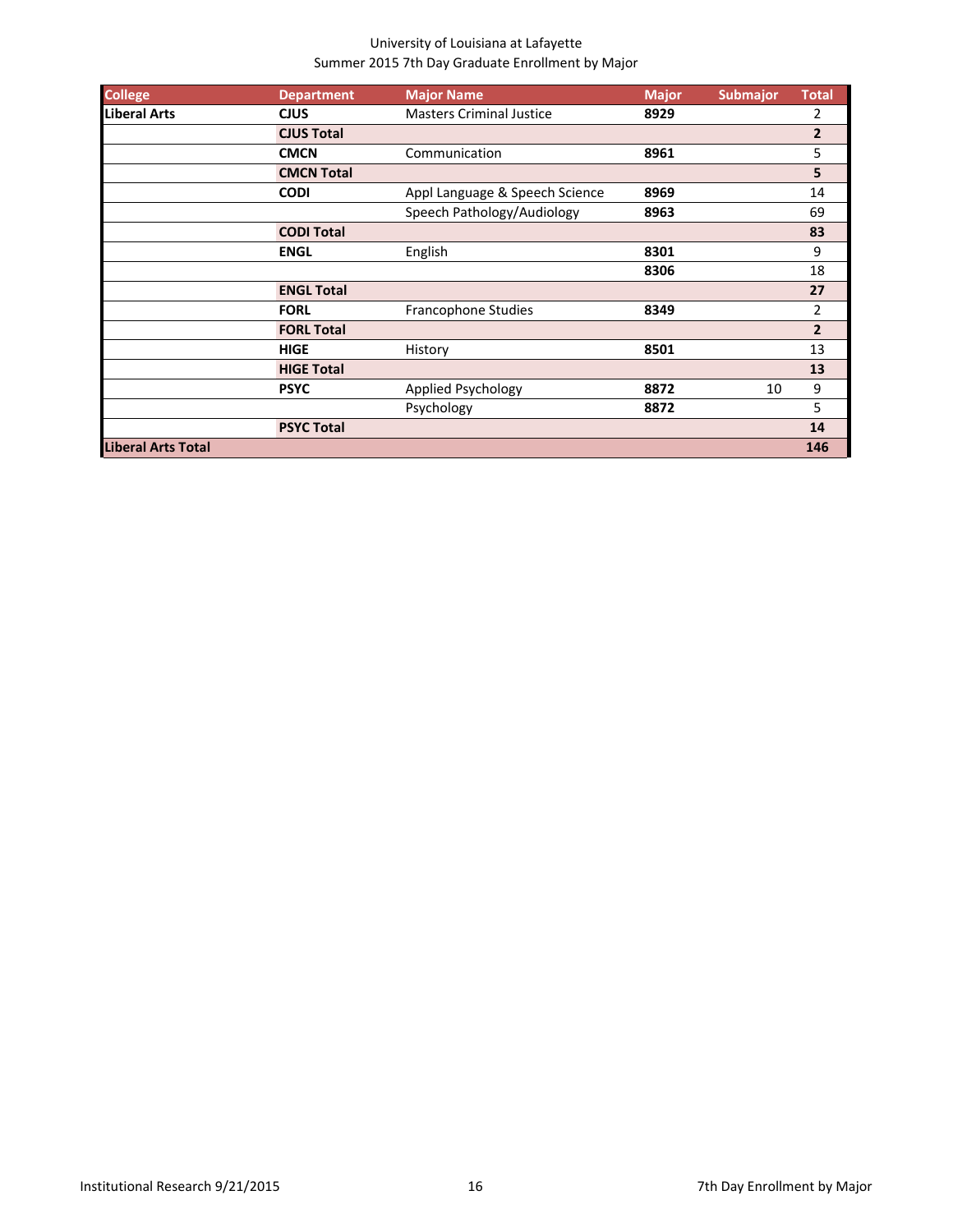| <b>College</b>       | <b>Department</b> | <b>Major Name</b>                | <b>Major</b> | <b>Submajor</b> | Total |
|----------------------|-------------------|----------------------------------|--------------|-----------------|-------|
| <b>Nursing</b>       | <b>MSN</b>        | Doctor of Nursing Practice       | 877C         |                 |       |
|                      |                   | <b>Family Nurse Practitioner</b> | 8778         |                 | 38    |
|                      |                   | <b>MSN Nurse Educator</b>        | 8777         |                 |       |
|                      | <b>MSN Total</b>  |                                  |              |                 | 45    |
| <b>Nursing Total</b> |                   |                                  |              |                 | 45    |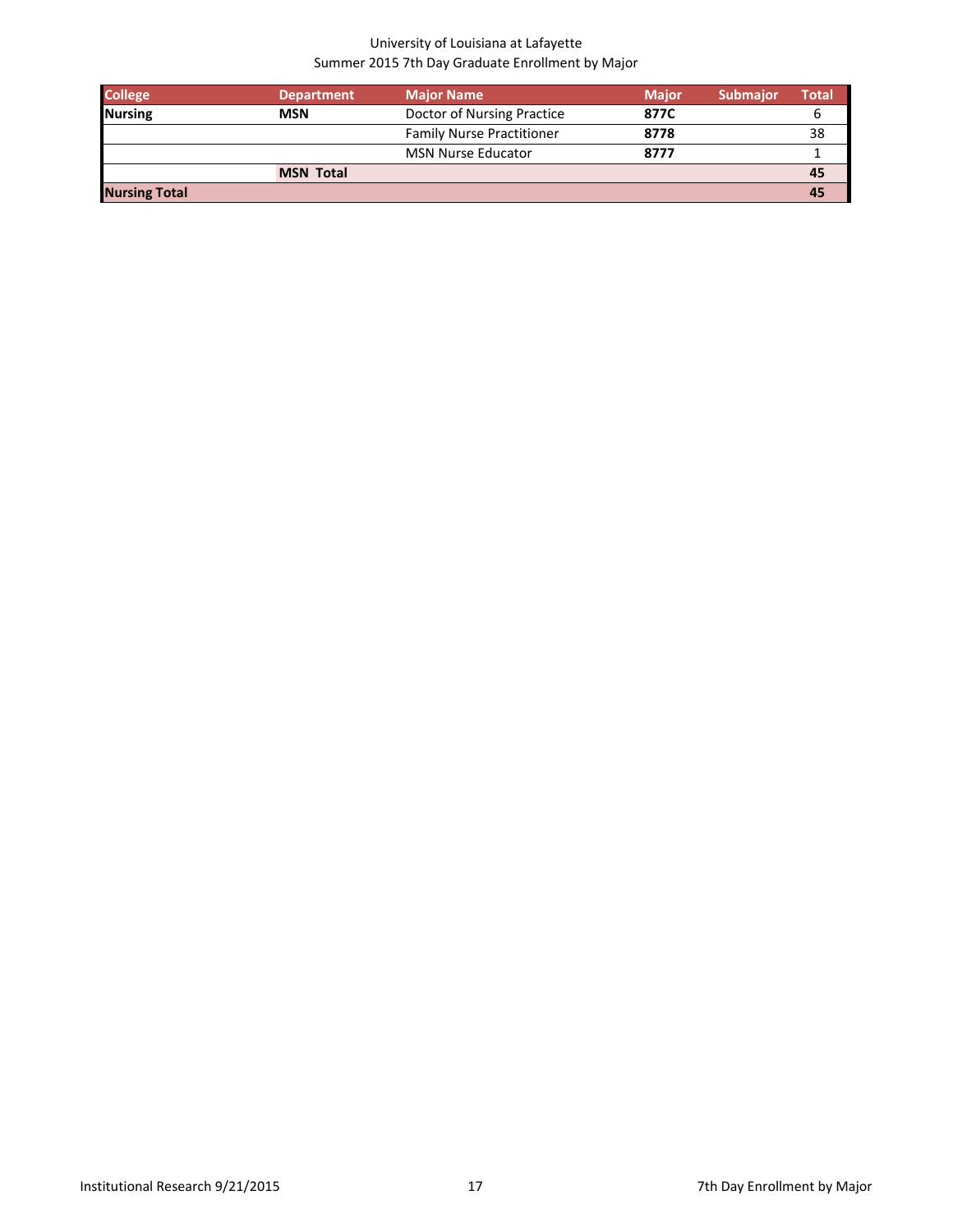| <b>College</b>        | <b>Department</b> | <b>Major Name</b>              | <b>Major</b> | <b>Submajor</b> | <b>Total</b> |
|-----------------------|-------------------|--------------------------------|--------------|-----------------|--------------|
| <b>Sciences</b>       | <b>BIOL</b>       | Biology                        | 8111         |                 | 2            |
|                       |                   | Biology, Environ& Evolutionary | 8119         |                 | 19           |
|                       | <b>BIOL Total</b> |                                |              |                 | 21           |
|                       | <b>CMPS</b>       | <b>Computer Science</b>        | 8191         |                 | 12           |
|                       |                   |                                | 8199         |                 | 7            |
|                       | <b>CMPS Total</b> |                                |              |                 | 19           |
|                       | <b>GEOL</b>       | Geology                        | 8410         |                 | 19           |
|                       | <b>GEOL Total</b> |                                |              |                 | 19           |
|                       | <b>MATH</b>       | <b>Mathematics</b>             | 8671         |                 | 1            |
|                       |                   |                                | 8679         |                 | 5            |
|                       | <b>MATH Total</b> |                                |              |                 | 6            |
|                       | <b>PHYS</b>       | Physics                        | 8830         |                 | 3            |
|                       | <b>PHYS Total</b> |                                |              |                 | 3            |
| <b>Sciences Total</b> |                   |                                |              |                 | 68           |